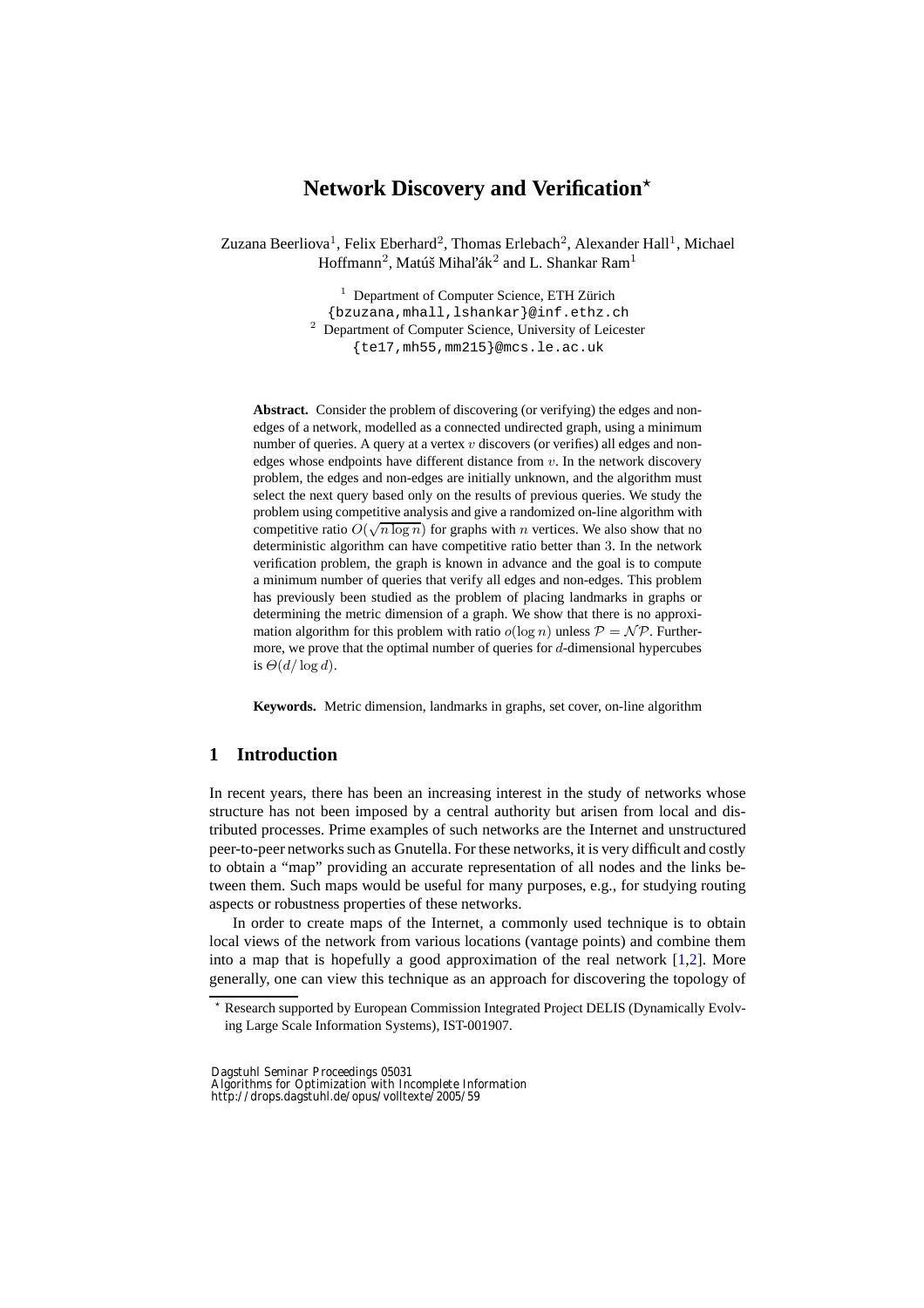## 2 Z. Beerliova et al.

an unknown network by using a certain type of queries—a query corresponds to asking for the local view of the network from one specific vantage point. In this paper, we formalize *network discovery* as a combinatorial optimization problem whose goal is to minimize the number of queries required to discover all edges and non-edges of the network. We study the problem as an on-line problem using competitive analysis. Initially, the network is unknown to the algorithm. To decide the next query to ask, the algorithm can only use the knowledge about the network it has gained from the answers of previously asked queries. In the end, the number of queries asked by the algorithm is compared to the optimal number of queries sufficient to discover the network. In this paper, we consider a query model in which the answer to a query at a vertex  $v$  consists of all edges and non-edges whose endpoints have different (graph-theoretic) distance from v.

In the off-line version of the network discovery problem, the network is known to the algorithm from the beginning. The goal is to compute a minimum number of queries that suffice to discover the network. Although an algorithm for this off-line problem would not be useful for network discovery (if the network is known in advance, there is no need to discover it), it could be employed for network verification, i.e., for checking whether a given map is accurate. Therefore, we refer to the off-line version of network discovery as *network verification*. For network verification, we are interested in polynomial-time optimal or approximation algorithms.

## **1.1 Motivation**

As mentioned above, the motivation for our research comes from the problem of discovering information about the topology of communication networks such as the Internet or peer-to-peer networks. The query model that we study is motivated by the following considerations. First, notice that our query model can be interpreted in the following way: A query at v yields the shortest-path subgraph rooted at v, i.e., the set of all edges on shortest paths between  $v$  and any other vertex. To see that this is equivalent to our definition (where a query yields all edges and non-edges between vertices of different distance from  $v$ ), note that an edge connects vertices of different distance from  $v$ if and only if it lies on a shortest path between  $v$  and one of these two vertices. Furthermore, the shortest-path subgraph rooted at  $v$  implicitly confirms the absence of all edges between vertices of different distance from  $v$  that are not part of the shortest-path subgraph.

It is clear that our model of network discovery is a simplification of reality. In real networks, routing is not necessarily along shortest paths, but may be affected by routing policies, link qualities, or link capacities. Furthermore, routing tables or traceroute experiments will often reveal only a single path (or at most a few different paths) to each destination, but not the whole shortest-path subgraph. Nevertheless, we believe that our model is a good starting point for a theoretical investigation of fundamental issues arising in network discovery.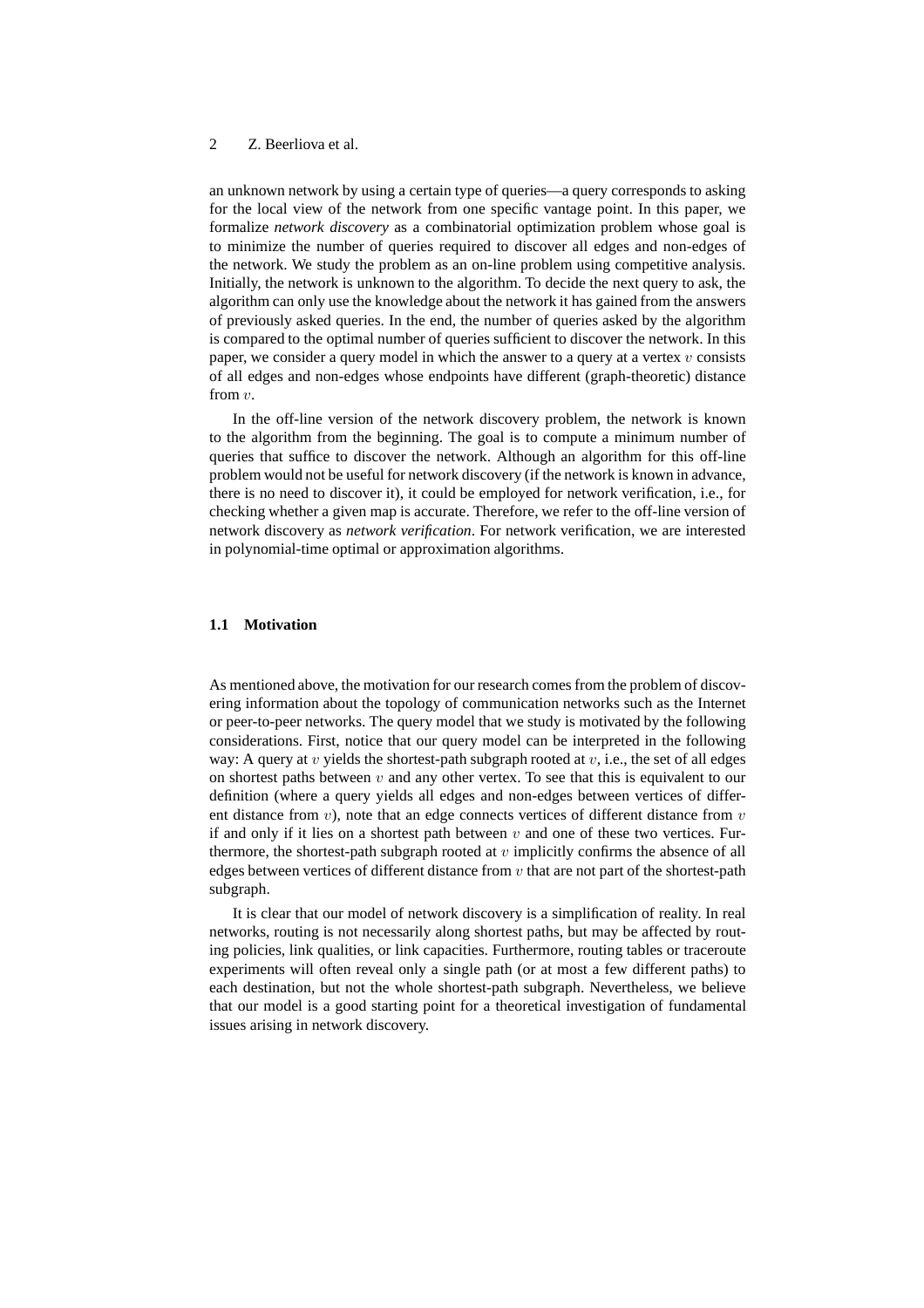#### **1.2 Related Work**

We are not aware of any theoretical work on network discovery problems using query models similar to the one we consider in this paper. Graph discovery problems have been studied in distributed settings where one or several agents move along the edges of the graph (see, e.g., [3]); the problems arising in such settings appear to require very different techniques from the ones in our setting.

It turns out, however, that the network verification problem has previously been considered as the problem of placing landmarks in graphs. Here, the motivation is to place landmarks in as few vertices of the graph as possible in such a way that each vertex of the graph is uniquely identified by the vector of its distances to the landmarks. This problem has been studied by Khuller et al. in [4]. They prove that the problem is  $N \mathcal{P}$ -hard in general (by reduction from 3-SAT) and give an  $O(\log n)$ -approximation algorithm for graphs with n vertices, based on SETCOVER. For trees, they show that the problem can be solved optimally in polynomial time. For d-dimensional grids,  $d \geq 2$ , they show that  $d$  landmarks suffice and claim that  $d$  landmarks are also necessary; we will show that this lower bound is incorrect in the case of  $d$ -dimensional hypercubes (grids with side length 2). Furthermore, they prove that one landmark is sufficient if and only if  $G$  is a path, and discuss properties of graphs for which 2 landmarks suffice. They also show that if k landmarks suffice for a graph with  $n$  vertices and diameter D, we must have  $n \leq D^k + k$ . The smallest number of landmarks that are required for a given graph G is also called the *metric dimension* of G [5]. For further known results about this concept, we refer to the survey [6]. Results for the problem variant where extra constraints are imposed on the set of landmarks (e.g., connectedness or independence) are surveyed in [7].

### **1.3 Our Results**

For network discovery, we give a lower bound showing that no deterministic on-line algorithm can have competitive ratio better than 3, and we present a randomized online algorithm with competitive ratio  $O(\sqrt{n \log n})$  for networks with n nodes. For the network verification problem, we prove that it cannot be approximated within a factor of  $o(\log n)$  unless  $P = \mathcal{NP}$ , thus showing that the approximation algorithm from [4] is best possible (up to constant factors). We also give a useful lower bound formula for the optimal number of queries of a given graph, and we show that the optimal number of queries for d-dimensional hypercubes is  $\Theta(d/\log d)$ .

## **2 Directions for Future Work**

For the network discovery problem, a significant gap remains between our randomized upper bound of  $O(\sqrt{n \log n})$  and the small constant lower bounds. Thus, the major problem left open by our work is to close this gap. Another interesting question is finding a deterministic construction of query sets of size  $O(d/\log d)$  for hypercubes.

The subject of our study can be seen as one example of a family of problem settings in which the goal is to discover or verify information about a graph using certain kinds